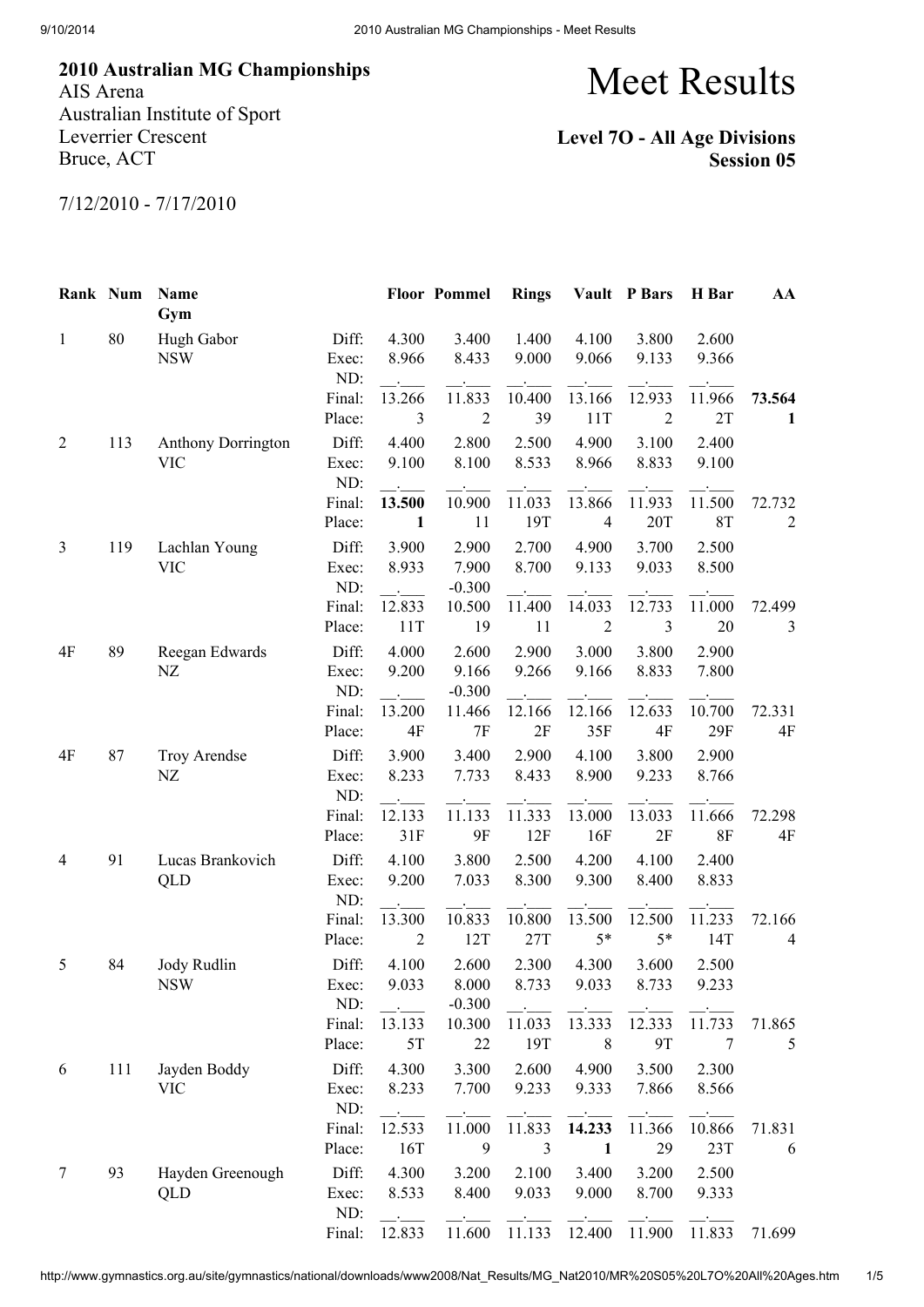| 9/10/2014 |     |                 |              |                            | 2010 Australian MG Championships - Meet Results |                           |                    |                |                |                |
|-----------|-----|-----------------|--------------|----------------------------|-------------------------------------------------|---------------------------|--------------------|----------------|----------------|----------------|
|           |     |                 | Place:       | 11T                        | 5                                               | 16                        | 26T                | 22             | 6              | $\overline{7}$ |
| $8\,$     | 82  | Sean Loh        | Diff:        | 4.300                      | 2.800                                           | 2.800                     | 4.300              | 3.500          | 2.900          |                |
|           |     | <b>NSW</b>      | Exec:        | 8.933                      | 8.333                                           | 9.166                     | 8.866              | 7.100          | 9.133          |                |
|           |     |                 | ND:          | $-0.100$                   | $-0.300$                                        |                           | $-0.100$           |                |                |                |
|           |     |                 | Final:       | 13.133                     | 10.833                                          | 11.966                    | 13.066             | 10.600         | 12.033         | 71.631         |
|           |     |                 | Place:       | $5*$                       | 12T                                             | 2                         | 13T                | 40T            | $\mathbf{1}$   | 8              |
| 9         | 92  | Brandon Clift   | Diff:        | 3.700                      | 2.600                                           | 2.600                     | 4.100              | 3.300          | 3.100          |                |
|           |     | QLD             | Exec:        | 9.480                      | 8.066                                           | 9.033                     | 8.700              | 8.133          | 8.800          |                |
|           |     |                 | ND:          |                            |                                                 |                           | $-0.100$           |                |                |                |
|           |     |                 | Final:       | 13.180                     | 10.666                                          | 11.633                    | 12.700             | 11.433         | 11.900         | 71.512         |
|           |     |                 | Place:       | $\overline{4}$             | 18                                              | 6                         | 20                 | 28             | $\overline{4}$ | 9              |
| 10        | 95  | James Orman     | Diff:        | 4.200                      | 3.800                                           | 2.500                     | 4.100              | 3.400          | 2.400          |                |
|           |     | QLD             | Exec:        | 8.933                      | 8.333                                           | 8.800                     | 8.900              | 7.400          | 8.800          |                |
|           |     |                 | ND:          |                            |                                                 |                           | $-0.100$           |                |                |                |
|           |     |                 | Final:       | 13.133<br>$5*$             | 12.133<br>$\mathbf{1}$                          | 11.300<br>12              | 12.900<br>17       | 10.800<br>39   | 11.200<br>16   | 71.466         |
|           |     |                 | Place:       |                            |                                                 |                           |                    |                |                | 10             |
| 11        | 73  | Matthew Molloy  | Diff:        | 3.600                      | 2.600                                           | 3.700                     | 4.300              | 4.100          | 3.000          |                |
|           |     | <b>ACT</b>      | Exec:<br>ND: | 8.933                      | 8.033                                           | 8.666                     | 8.966              | 7.400          | 7.900          |                |
|           |     |                 | Final:       | $\sim$<br>12.533           | $-0.300$<br>10.333                              | <b>Contract</b><br>12.366 | $-0.100$<br>13.166 | 11.500         | 10.900         | 70.798         |
|           |     |                 | Place:       | 16T                        | 21                                              | $\mathbf{1}$              | 11T                | 27             | 22             | 11             |
|           | 96  |                 | Diff:        | 3.400                      | 3.400                                           |                           | 3.000              | 3.400          | 2.300          |                |
| 12        |     | Jay Pery<br>QLD | Exec:        | 8.966                      | 8.566                                           | 2.200<br>8.733            | 9.466              | 9.166          | 8.400          |                |
|           |     |                 | ND:          |                            | $-0.300$                                        |                           |                    |                |                |                |
|           |     |                 | Final:       | 12.366                     | 11.666                                          | 10.933                    | 12.466             | 12.566         | 10.700         | 70.697         |
|           |     |                 | Place:       | 25                         | $\overline{4}$                                  | 25T                       | 25                 | $\overline{4}$ | 29T            | 12             |
| 13        | 118 | Gordon Wallace  | Diff:        | 3.900                      | 3.400                                           | 2.200                     | 4.200              | 4.100          | 2.100          |                |
|           |     | <b>VIC</b>      | Exec:        | 8.600                      | 8.400                                           | 8.233                     | 9.300              | 8.400          | 8.066          |                |
|           |     |                 | ND:          |                            | $-0.300$                                        |                           |                    |                |                |                |
|           |     |                 | Final:       | 12.500                     | 11.500                                          | 10.433                    | 13.500             | 12.500         | 10.166         | 70.599         |
|           |     |                 | Place:       | 19T                        | 6                                               | 38                        | $5*$               | $5*$           | 33T            | 13             |
| 14        | 72  | Joshua Deacon   | Diff:        | 4.400                      | 2.800                                           | 2.900                     | 4.900              | 4.100          | 2.600          |                |
|           |     | <b>ACT</b>      | Exec:        | 8.666                      | 8.300                                           | 6.233                     | 9.033              | 8.066          | 8.800          |                |
|           |     |                 | ND:          | $-0.100$                   | $-0.300$                                        |                           |                    |                |                |                |
|           |     |                 | Final:       | 12.966                     | 10.800                                          | 9.133                     | 13.933             | 12.166         | 11.400         | 70.398         |
|           |     |                 | Place:       | 8                          | 14                                              | 43                        | 3                  | 14             | 10T            | 14             |
| 15        | 97  | Dylan Schlumpf  | Diff:        | 3.500                      | 3.400                                           | 2.700                     | 4.100              | 4.100          | 2.600          |                |
|           |     | QLD             | Exec:        | 7.633                      | 6.933                                           | 8.333                     | 8.933              | 9.066          | 9.366          |                |
|           |     |                 | ND:          | $\mathcal{L}^{\text{max}}$ | $-0.300$                                        |                           |                    |                |                |                |
|           |     |                 | Final:       | 11.133                     | 10.033                                          | 11.033                    | 13.033             | 13.166         | 11.966         | 70.364         |
|           |     |                 | Place:       | 43                         | 25                                              | 19T                       | 15                 | $\mathbf{1}$   | 2T             | 15             |
| 16F       | 88  | Scott Butler    | Diff:        | 3.700                      | 3.400                                           | 2.500                     | 4.300              | 3.200          | 3.300          |                |
|           |     | ${\rm NZ}$      | Exec:        | 6.866                      | 8.500                                           | 8.933                     | 9.166              | 7.933          | 8.266          |                |
|           |     |                 | ND:          |                            |                                                 |                           |                    |                |                |                |
|           |     |                 | Final:       | 10.566                     | 11.900                                          | 11.433                    | 13.466             | 11.133         | 11.566         | 70.064         |
|           |     |                 | Place:       | 45F                        | 2F                                              | 10F                       | 7F                 | 35F            | 8F             | 16F            |
| 16        | 105 | Matthew Aaberg  | Diff:        | 3.200                      | 2.600                                           | 2.000                     | 3.100              | 3.100          | 2.100          |                |
|           |     | <b>TAS</b>      | Exec:        | 9.500                      | 8.900                                           | 9.266                     | 9.466              | 7.966          | 9.133          |                |
|           |     |                 | ND:          |                            | $-0.300$                                        |                           |                    |                |                |                |
|           |     |                 | Final:       | 12.700                     | 11.200                                          | 11.266                    | 12.566             | 11.066         | 11.233         | 70.031         |
|           |     |                 | Place:       | 14                         | 8                                               | 13T                       | $21*$              | 35             | 14T            | 16             |
| 17        | 94  | Dylan Konners   | Diff:        | 3.700                      | 3.200                                           | 2.100                     | 4.100              | 3.700          | 2.400          |                |
|           |     | QLD             | Exec:        | 8.700                      | 7.833                                           | 9.200                     | 8.900              | 8.533          | 8.000          |                |
|           |     |                 | ND:          |                            | $-0.300$                                        | $-0.300$                  |                    |                |                |                |
|           |     |                 | Final:       | 12.400                     | 10.733                                          | 11.000                    | 13.000             | 12.233         | 10.400         | 69.766         |
|           |     |                 | Place:       | 24                         | 17                                              | 24                        | 16T                | 13             | 30             | 17             |
| 18        | 98  | Kevin Silver    | Diff:        | 3.700                      | 2.700                                           | 2.800                     | 4.100              | 3.500          | 2.400          |                |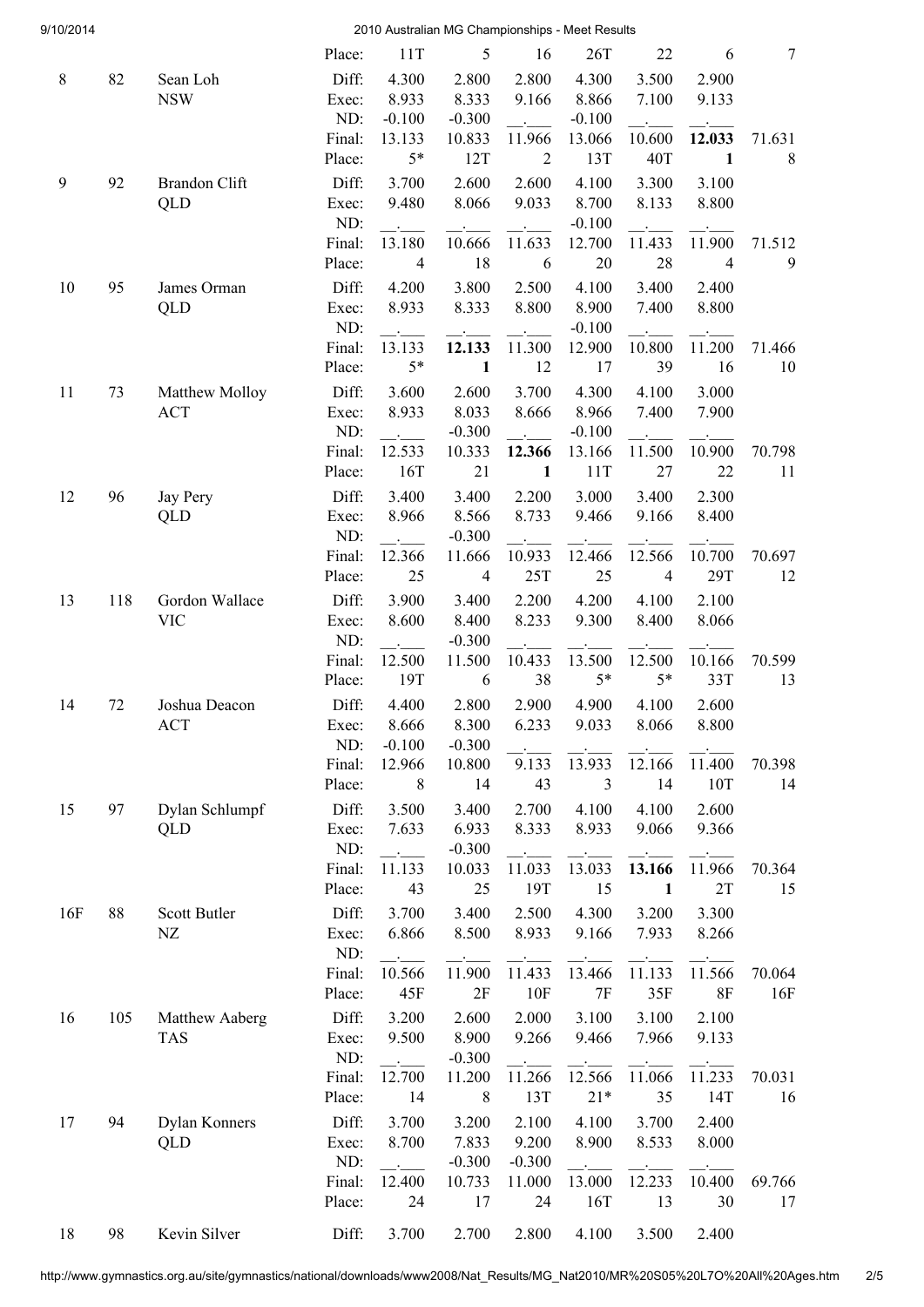| 9/10/2014 |     |                              |                  |                   | 2010 Australian MG Championships - Meet Results |                |                 |                |                   |              |
|-----------|-----|------------------------------|------------------|-------------------|-------------------------------------------------|----------------|-----------------|----------------|-------------------|--------------|
|           |     | QLD                          | Exec:            | 7.833             | 9.000                                           | 7.766          | 8.200           | 8.600          | 9.100             |              |
|           |     |                              | ND:<br>Final:    | 11.533            | 11.700                                          | 10.566         | 12.300          | 12.100         | 11.500            | 69.699       |
|           |     |                              | Place:           | 40                | 3                                               | 34T            | 29T             | 15T            | <b>8T</b>         | 18           |
| 19        | 101 | Hayden Ford                  | Diff:            | 2.700             | 2.800                                           | 2.600          | 3.100           | 3.200          | 2.300             |              |
|           |     | <b>SA</b>                    | Exec:            | 9.133             | 7.966                                           | 8.666          | 9.300           | 8.866          | 8.566             |              |
|           |     |                              | ND:              |                   |                                                 |                |                 |                |                   |              |
|           |     |                              | Final:<br>Place: | 11.833<br>38      | 10.766<br>15T                                   | 11.266<br>13T  | 12.400<br>$26*$ | 12.066<br>17T  | 10.866<br>23T     | 69.197<br>19 |
| 20F       | 90  | <b>Trent Edwards</b>         | Diff:            | 3.900             | 3.300                                           | 2.800          | 4.300           | 3.700          | 3.100             |              |
|           |     | NZ                           | Exec:            | 8.066             | 7.666                                           | 8.000          | 8.700           | 8.900          | 6.700             |              |
|           |     |                              | ND:              |                   |                                                 |                |                 |                |                   |              |
|           |     |                              | Final:           | 11.966            | 10.966                                          | 10.800         | 13.000          | 12.600         | 9.800             | 69.132       |
|           |     |                              | Place:           | 34F               | 10F                                             | 27F            | 16F             | 4F             | 36F               | 20F          |
| 20        | 79  | Joel Brown                   | Diff:            | 3.800             | 2.600                                           | 2.100          | 3.000           | 3.300          | 2.400             |              |
|           |     | <b>NSW</b>                   | Exec:            | 9.066             | 9.133                                           | 8.100          | 9.100           | 8.433          | 7.900             |              |
|           |     |                              | ND:<br>Final:    | 12.866            | $-0.300$<br>11.433                              | 10.200         | 12.100          | 11.733         | 10.300            | 68.632       |
|           |     |                              | Place:           | 10                | $\overline{7}$                                  | 41             | 37              | 24             | 32                | 20           |
| 21        | 106 | Samuel Crean                 | Diff:            | 3.600             | 2.100                                           | 2.300          | 4.100           | 3.200          | 2.500             |              |
|           |     | <b>TAS</b>                   | Exec:            | 8.733             | 6.466                                           | 9.233          | 9.200           | 9.300          | 8.233             |              |
|           |     |                              | ND:              | $-0.100$          | $-0.300$                                        |                |                 |                |                   |              |
|           |     |                              | Final:           | 12.233            | 8.266                                           | 11.533         | 13.300          | 12.500         | 10.733            | 68.565       |
|           |     |                              | Place:           | 26T               | 37                                              | $\overline{7}$ | 9               | 5T             | 27T               | 21           |
| 22        | 75  | Ben Reading-thompson         | Diff:            | 3.900             | 2.100                                           | 3.000          | 3.000           | 3.600          | 2.600             |              |
|           |     | <b>ACT</b>                   | Exec:<br>ND:     | 8.833             | 7.666<br>$-0.300$                               | 7.466          | 9.233           | 8.466          | 8.800             |              |
|           |     |                              | Final:           | 12.733            | 9.466                                           | 10.466         | 12.233          | 12.066         | 11.400            | 68.364       |
|           |     |                              | Place:           | 13                | 27                                              | 37             | 33              | 17T            | 10T               | 22           |
| 23        | 86  | Rhygan Werrett               | Diff:            | 3.200             | 2.700                                           | 2.700          | 3.000           | 3.900          | 2.500             |              |
|           |     | NT                           | Exec:            | 8.700             | 6.433                                           | 8.333          | 9.566           | 8.366          | 8.900             |              |
|           |     |                              | ND:              | $\Delta \sim 100$ | $-0.300$                                        |                |                 |                |                   |              |
|           |     |                              | Final:           | 11.900<br>35T     | 8.833<br>33                                     | 11.033<br>19T  | 12.566          | 12.266<br>12   | 11.400<br>10T     | 67.998<br>23 |
|           |     |                              | Place:           |                   |                                                 |                | 21T             |                |                   |              |
| 24        | 103 | Matthew McKenna<br><b>SA</b> | Diff:<br>Exec:   | 3.800<br>8.433    | 2.300<br>7.000                                  | 2.200<br>8.866 | 3.100<br>9.100  | 3.000<br>8.233 | 2.600<br>9.266    |              |
|           |     |                              | ND:              |                   |                                                 |                |                 |                |                   |              |
|           |     |                              | Final:           | 12.233            | 9.300                                           | 11.066         | 12.200          | 11.233         | 11.866            | 67.898       |
|           |     |                              | Place:           | 26T               | 30                                              | 17T            | 34              | 30T            | 5                 | 24           |
| 25        | 83  | Cameron Malone               | Diff:            | 3.500             | 3.400                                           | 2.200          | 3.100           | 3.500          | 2.400             |              |
|           |     | <b>NSW</b>                   | Exec:            | 9.166             | 7.666                                           | 8.433          | 9.300           | 8.300          | 7.000             |              |
|           |     |                              | ND:<br>Final:    | 12.666            | $-0.300$<br>10.766                              | 10.633         | 12.400          | 11.800         | 9.400             | 67.665       |
|           |     |                              | Place:           | 15                | 15T                                             | 33             | $26*$           | 23             | 37                | 25           |
| 26        | 104 | Jordan Schulz                | Diff:            | 3.600             | 2.100                                           | 2.500          | 4.100           | 3.500          | 2.400             |              |
|           |     | <b>SA</b>                    | Exec:            | 8.600             | 7.333                                           | 9.200          | 8.766           | 7.733          | 7.766             |              |
|           |     |                              | ND:              |                   |                                                 |                |                 |                |                   |              |
|           |     |                              | Final:           | 12.200            | 9.433                                           | 11.700         | 12.866          | 11.233         | 10.166            | 67.598       |
|           |     |                              | Place:           | 29T               | 28                                              | $\overline{4}$ | 18              | 30T            | 33T               | 26           |
| 27        | 109 | Dylan Popowski               | Diff:            | 3.100             | 3.400                                           | 2.200          | 3.000           | 3.600          | 2.000             |              |
|           |     | <b>TAS</b>                   | Exec:<br>ND:     | 8.766             | 7.866<br>$-0.300$                               | 9.233          | 9.066           | 8.733          | 8.200<br>$-1.500$ |              |
|           |     |                              | Final:           | 11.866            | 10.966                                          | 11.433         | 12.066          | 12.333         | 8.700             | 67.364       |
|           |     |                              | Place:           | 37                | 10T                                             | 10T            | 38T             | 9T             | 41                | 27           |
| 28        | 115 | Cameron Gebel                | Diff:            | 3.500             | 2.900                                           | 2.100          | 3.000           | 3.500          | 2.300             |              |
|           |     | <b>VIC</b>                   | Exec:            | 8.533             | 7.366                                           | 8.600          | 9.266           | 7.733          | 8.500             |              |
|           |     |                              | ND:              |                   |                                                 |                |                 |                |                   |              |
|           |     |                              | Final:           | 12.033            | 10.266                                          | 10.700         | 12.266          | 11.233         | 10.800            | 67.298       |

http://www.gymnastics.org.au/site/gymnastics/national/downloads/www2008/Nat\_Results/MG\_Nat2010/MR%20S05%20L7O%20All%20Ages.htm 3/5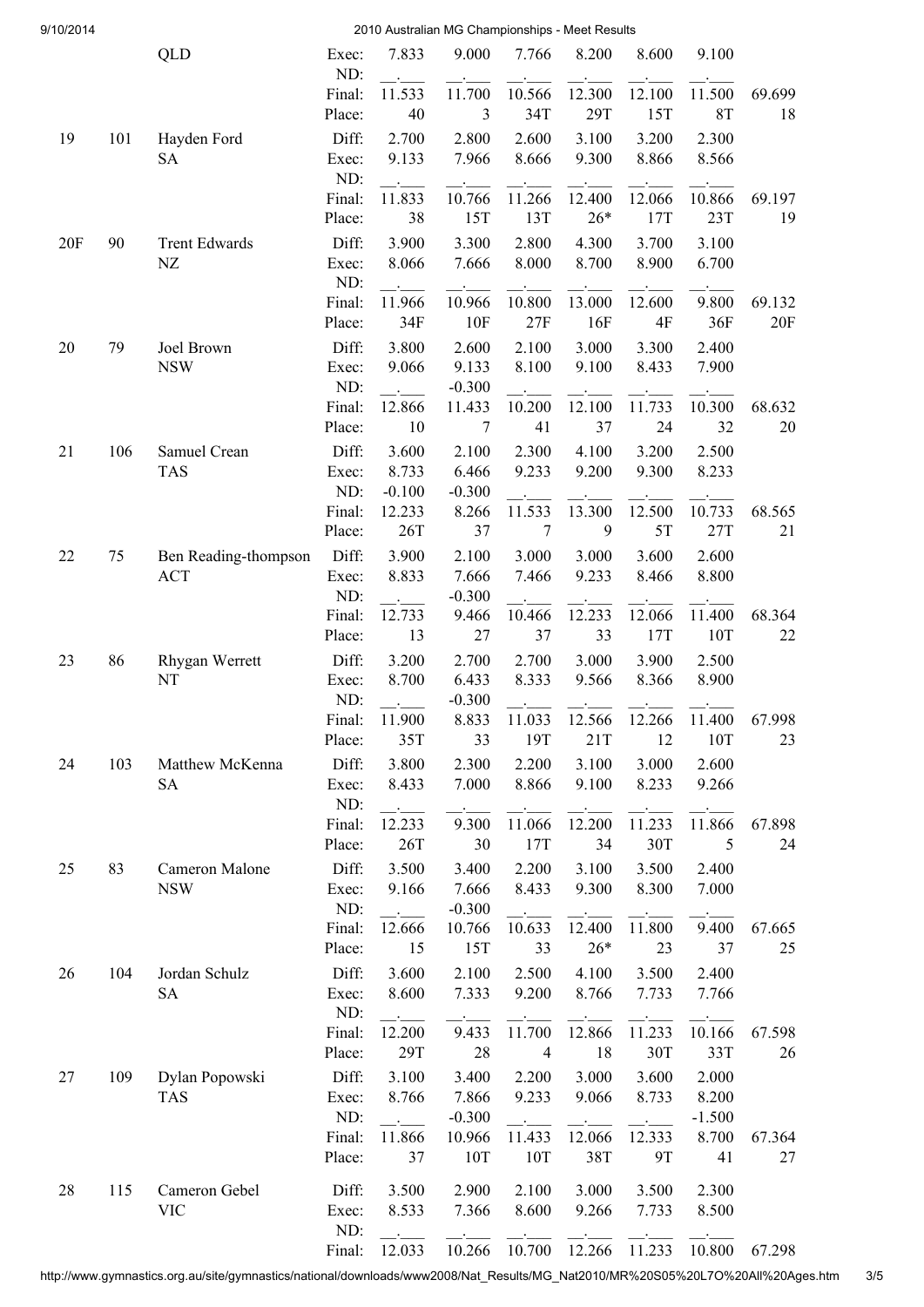| 9/10/2014 |     | 2010 Australian MG Championships - Meet Results |                  |                                  |                   |                    |                   |                |                |              |  |  |
|-----------|-----|-------------------------------------------------|------------------|----------------------------------|-------------------|--------------------|-------------------|----------------|----------------|--------------|--|--|
|           |     |                                                 | Place:           | $32*$                            | 23                | 29T                | 31T               | 30T            | 26             | 28           |  |  |
| 29        | 81  | Matthew Hespe                                   | Diff:            | 3.200                            | 2.100             | 2.400              | 4.100             | 2.900          | 2.300          |              |  |  |
|           |     | <b>NSW</b>                                      | Exec:            | 8.766                            | 7.133             | 8.866              | 8.466             | 8.266          | 8.433          |              |  |  |
|           |     |                                                 | ND:              |                                  |                   |                    |                   |                |                |              |  |  |
|           |     |                                                 | Final:           | 11.966                           | 9.233             | 11.266             | 12.566            | 11.166         | 10.733         | 66.930       |  |  |
|           |     |                                                 | Place:           | 34T                              | 31                | 13T                | 21T               | 34             | 27T            | 29           |  |  |
| 30        | 70  | Guy Balthazaar<br><b>ACT</b>                    | Diff:<br>Exec:   | 3.800<br>8.700                   | 2.100<br>4.733    | 2.300<br>8.466     | 4.100<br>9.300    | 4.000<br>8.366 | 2.400<br>8.933 |              |  |  |
|           |     |                                                 | ND:              |                                  | $-0.300$          |                    |                   |                |                |              |  |  |
|           |     |                                                 | Final:           | 12.500                           | 6.533             | 10.766             | 13.400            | 12.366         | 11.333         | 66.898       |  |  |
|           |     |                                                 | Place:           | 19T                              | 43                | 28                 | $\overline{7}$    | 8              | 13             | 30           |  |  |
| 31        | 114 | Jeffrey Fleming                                 | Diff:            | 3.500                            | 3.300             | 2.200              | 4.300             | 3.900          | 2.400          |              |  |  |
|           |     | <b>VIC</b>                                      | Exec:            | 9.433                            | 3.166             | 9.300              | 8.166             | 8.200          | 8.766          |              |  |  |
|           |     |                                                 | ND:              |                                  | $-0.300$          | $\Delta \sim 10^4$ | $-0.400$          |                |                |              |  |  |
|           |     |                                                 | Final:           | 12.933                           | 6.166             | 11.500             | 12.066            | 12.100         | 11.166         | 65.931       |  |  |
|           |     |                                                 | Place:           | 9                                | 44                | <b>8T</b>          | 38T               | 15T            | 17             | 31           |  |  |
| 32        | 74  | Charlie Pocock                                  | Diff:            | 3.500                            | 2.700             | 2.600              | 4.100             | 3.100          | 3.100          |              |  |  |
|           |     | <b>ACT</b>                                      | Exec:<br>ND:     | 8.100                            | 8.033<br>$-0.300$ | 7.933              | 8.466<br>$-0.400$ | 6.700          | 8.000          |              |  |  |
|           |     |                                                 | Final:           | $\Delta \sim 10^{-11}$<br>11.600 | 10.433            | 10.533             | 12.166            | 9.800          | 11.100         | 65.632       |  |  |
|           |     |                                                 | Place:           | 39                               | 20                | 36                 | 35T               | 43             | 18             | 32           |  |  |
| 33        | 99  | Luke Aldag                                      | Diff:            | 3.300                            | 2.200             | 2.100              | 3.000             | 3.300          | 1.800          |              |  |  |
|           |     | <b>SA</b>                                       | Exec:            | 7.366                            | 7.133             | 9.400              | 9.000             | 8.666          | 8.366          |              |  |  |
|           |     |                                                 | ND:              |                                  |                   |                    |                   |                |                |              |  |  |
|           |     |                                                 | Final:           | 10.666                           | 9.333             | 11.500             | 12.000            | 11.966         | 10.166         | 65.631       |  |  |
|           |     |                                                 | Place:           | 44                               | 29                | <b>8T</b>          | 40                | 19             | 33T            | 33           |  |  |
| 34        | 110 | Jiemba Sands                                    | Diff:            | 3.700                            | 2.300             | 2.000              | 3.000             | 3.000          | 1.900          |              |  |  |
|           |     | <b>TAS</b>                                      | Exec:            | 8.800                            | 6.966             | 8.666              | 9.300             | 8.933          | 8.366          |              |  |  |
|           |     |                                                 | ND:<br>Final:    | 12.500                           | $-0.300$          |                    | 12.300            | 11.933         | $-1.500$       |              |  |  |
|           |     |                                                 | Place:           | 19T                              | 8.966<br>32       | 10.666<br>31T      | 29T               | 20T            | 8.766<br>40    | 65.131<br>34 |  |  |
| 35        | 85  | Jim Whelan                                      | Diff:            | 3.700                            | 2.100             | 2.600              | 4.100             | 3.700          | 2.500          |              |  |  |
|           |     | <b>NSW</b>                                      | Exec:            | 8.766                            | 6.233             | 8.333              | 9.133             | 7.866          | 6.333          |              |  |  |
|           |     |                                                 | ND:              |                                  | $-0.300$          |                    |                   |                |                |              |  |  |
|           |     |                                                 | Final:           | 12.466                           | 8.033             | 10.933             | 13.233            | 11.566         | 8.833          | 65.064       |  |  |
|           |     |                                                 | Place:           | 22                               | 38                | 25T                | 10                | 26             | 39             | 35           |  |  |
| 36        | 116 | Jason Pickard                                   | Diff:            | 3.400                            | 2.100             | 2.500              | 4.100             | 2.900          | 2.300          |              |  |  |
|           |     | <b>VIC</b>                                      | Exec:            | 8.666                            | 6.400             | 9.166              | 8.066             | 9.400          | 6.966          |              |  |  |
|           |     |                                                 | ND:              | $\mathbf{L}^{\text{max}}$        | $-1.800$          |                    |                   |                |                |              |  |  |
|           |     |                                                 | Final:<br>Place: | 12.066<br>31                     | 6.700<br>42       | 11.666<br>5        | 12.166<br>35T     | 12.300<br>11   | 9.266<br>38    | 64.164<br>36 |  |  |
|           |     |                                                 |                  |                                  |                   |                    |                   |                |                |              |  |  |
| 37        | 78  | Oliver Turner<br><b>ACT</b>                     | Diff:<br>Exec:   | 4.000<br>8.333                   | 1.400<br>8.166    | 2.400<br>8.633     | 3.000<br>8.500    | 3.300<br>7.300 | 2.400<br>8.566 |              |  |  |
|           |     |                                                 | ND:              | $-0.100$                         | $-1.800$          |                    |                   |                |                |              |  |  |
|           |     |                                                 | Final:           | 12.233                           | 7.766             | 11.033             | 11.500            | 10.600         | 10.966         | 64.098       |  |  |
|           |     |                                                 | Place:           | 26T                              | 40                | 19T                | 44                | 40T            | 21             | 37           |  |  |
| 38        | 100 | <b>Brenton Dicker</b>                           | Diff:            | 3.400                            | 2.100             | 2.200              | 3.000             | 3.000          | 1.900          |              |  |  |
|           |     | <b>SA</b>                                       | Exec:            | 8.500                            | 5.500             | 8.066              | 8.366             | 8.233          | 8.466          |              |  |  |
|           |     |                                                 | ND:              |                                  |                   |                    |                   |                |                |              |  |  |
|           |     |                                                 | Final:           | 11.900                           | 7.600             | 10.266             | 11.366            | 11.233         | 10.366         | 62.731       |  |  |
|           |     |                                                 | Place:           | 35T                              | 41                | 40                 | 45                | 30T            | 31             | 38           |  |  |
| 39        | 112 | Corey Chubb                                     | Diff:            | 3.500                            | 2.700             | 0.500              | 3.000             | 2.700          | 2.500          |              |  |  |
|           |     | <b>VIC</b>                                      | Exec:            | 8.000                            | 6.000             | 8.566              | 8.933             | 7.500          | 8.366          |              |  |  |
|           |     |                                                 | ND:              |                                  |                   |                    |                   |                |                |              |  |  |
|           |     |                                                 | Final:           | 11.500                           | 8.700             | 9.066              | 11.933            | 10.200         | 10.866         | 62.265       |  |  |
|           |     |                                                 | Place:           | 41                               | 35                | 44                 | 41                | 42             | 23T            | 39           |  |  |
| 40        | 76  | <b>Charlie Rogers</b>                           | Diff:            | 4.100                            | 2.600             | 3.000              | 4.100             | 3.200          | 2.500          |              |  |  |